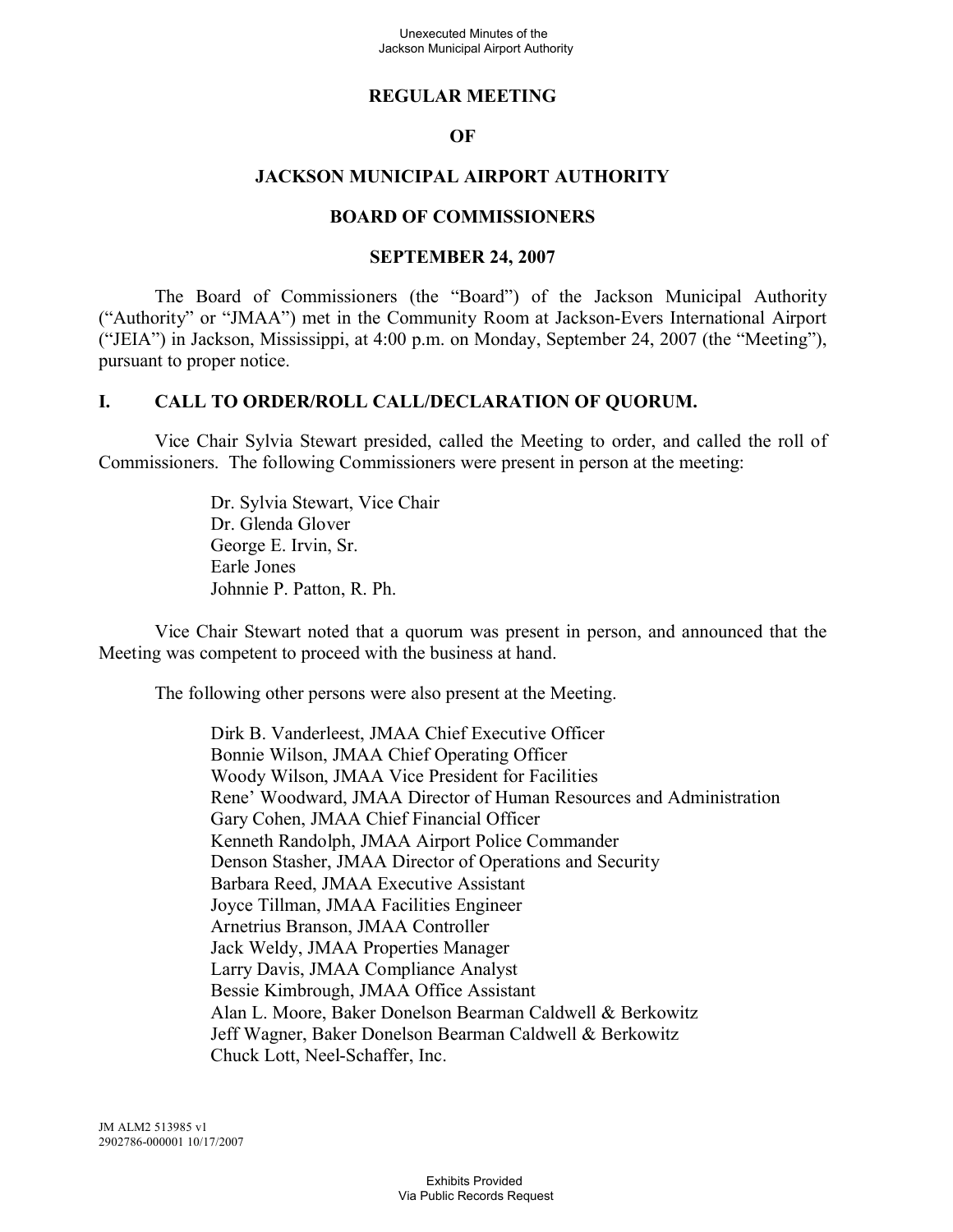## **II. APPROVAL AND EXECUTION OF MINUTES.**

## **A. Regular Monthly Work Session, August 23, 2007.**

#### **B. Regular Monthly Board Meeting, August 27, 2007.**

#### **C. Regular Monthly Work Session, September 20, 2007.**

The Board considered the minutes of the Regular Monthly Work Session on August 23, 2007, the Regular Monthly Board Meeting on August 27, 2007 and the Regular Monthly Work Session on September 20, 2007.

After discussion, upon motion duly made by Commissioner Patton, seconded by Commissioner Irvin, and unanimously approved by the affirmative votes of all Commissioners present, said minutes were approved as presented and directed to be filed in the appropriate minute book and records of the Authority.

#### **III. PUBLIC COMMENTS.**

None.

## **IV. REPORTS.**

## **A. Chief Executive Officer.**

- 1. Airport Project Manager Summary, Ending August 31, 2007.
- 2. Airport Activity Statistics Report, Ending August 31, 2007.

Mr. Vanderleest directed the Board's attention to the Airport Project Manager Summary and the Airport Activity Statistics Report, as found in the packet distributed to the Board prior to the Meeting (the "Packet"), and discussed these Reports with the Board. A copy of the Packet is attached as an exhibit to the minutes of the Meeting.

- 3. Employee Recognitions.
	- a. Employee of the Month.
		- (1) Bessie Kimbrough, Office Assistant, Human Resources and **Administration**

Mr. Vanderleest recognized and commended Mr. Humphreys as Employee of the Month for September 2007.

4. Board Travel.

Mr. Vanderleest requested that the Board consider approving and authorizing reimbursement of travel expenses for (i) Vice Chair Stewart in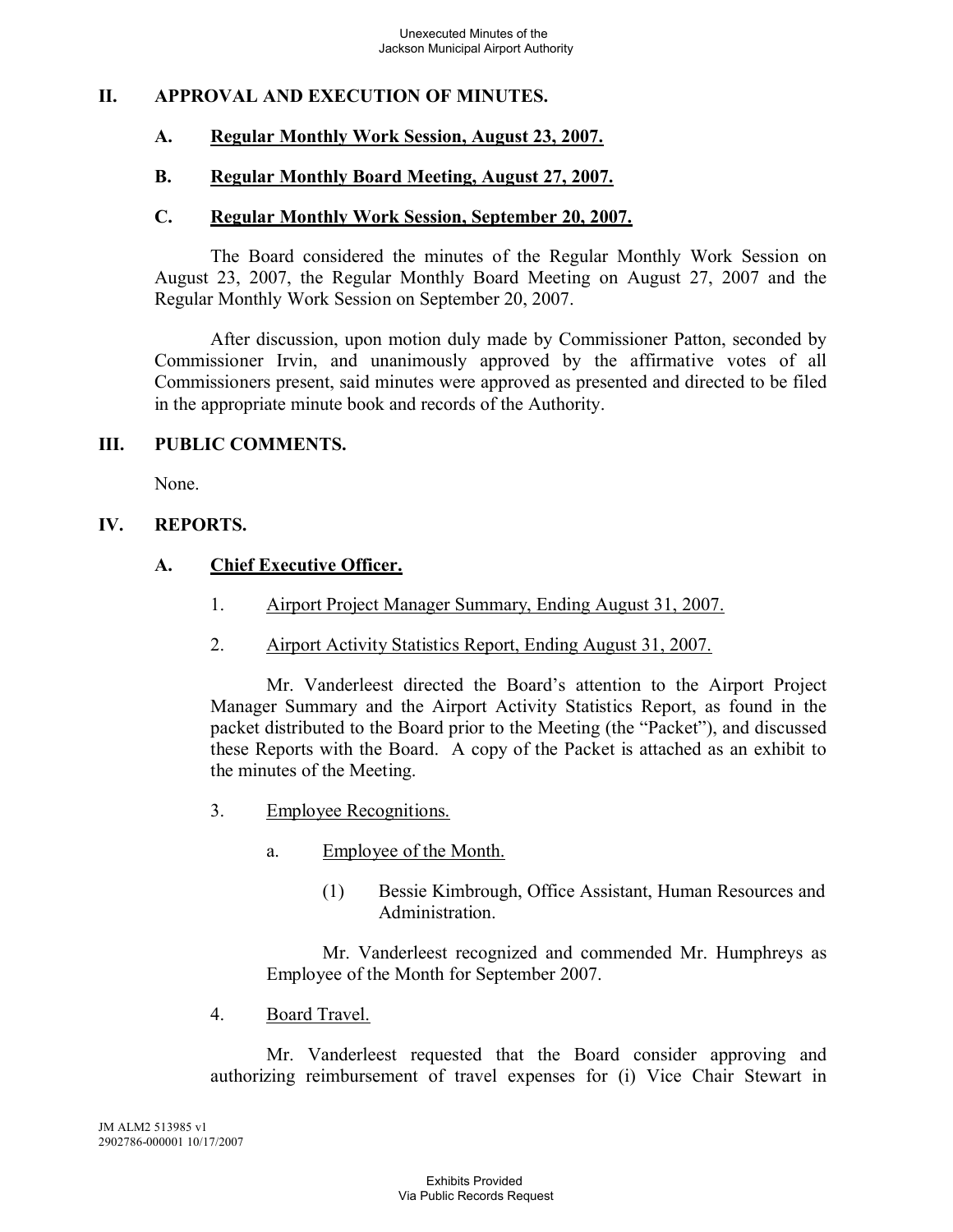connection with a visit to the Metropolitan Nashville Airport Authority on August 29, 2007, to discuss joint efforts to secure direct air service between Nashville, Jackson and Dallas by Southwest Airlines or American Eagle and (ii) Vice Chair Stewart and Commissioner Glover in connection with a trip to Washington, D.C. on September 10-11, 2007, to visit with Congressman Thompson regarding the proposed U. S. Department of Homeland Security/ FEMA logistics program.

After discussion, upon motion duly made by Commissioner Jones, seconded by Commissioner Patton, and unanimously approved by the affirmative votes of all Commissioners present, the Board adopted the following resolution.

# **RESOLUTION APPROVING BOARD TRAVEL**

**WHEREAS**, the Board of Commissioners (the "Board") of the Jackson Municipal Airport Authority (the "Authority") has considered whether to approve and authorize reimbursement of travel expenses for (i) Vice Chair Stewart in connection with a visit to the Metropolitan Nashville Airport Authority on August 29, 2007, to discuss joint efforts to secure direct air service between Nashville, Jackson and Dallas by Southwest Airlines or American Eagle and (ii) Vice Chair Stewart and Commissioner Glover in connection with a trip to Washington, D.C. on September 10-11, 2007, to visit with Congressman Thompson regarding the proposed U. S. Department of Homeland Security/ FEMA logistics program;

**NOW, THEREFORE, BE IT RESOLVED**, the Board hereby determines that it would be in the best interests of and in furtherance of the duties and responsibilities of the Authority to, the Board hereby does, approve and authorize reimbursement of reasonable and necessary travel and lodging expenses for Vice Chair Stewart and Commissioner Glover as described above.

# **B. Attorney.**

Mr. Moore said he had nothing to report at this time beyond the matters on the agenda for the Meeting.

# **V. ACTION ITEMS.**

# **A. Financial Matters.**

- 1. Financial Reports for August 2007: Accept.
- 2. Claims Docket for August 2007: Approve.

Mr. Vanderleest discussed with the Board the (i) Financial Reports for the Authority for the month of August 2007, as found in the Packet, and the (ii) Claims Docket for the Authority for the month of August 2007, as set out in the Packet.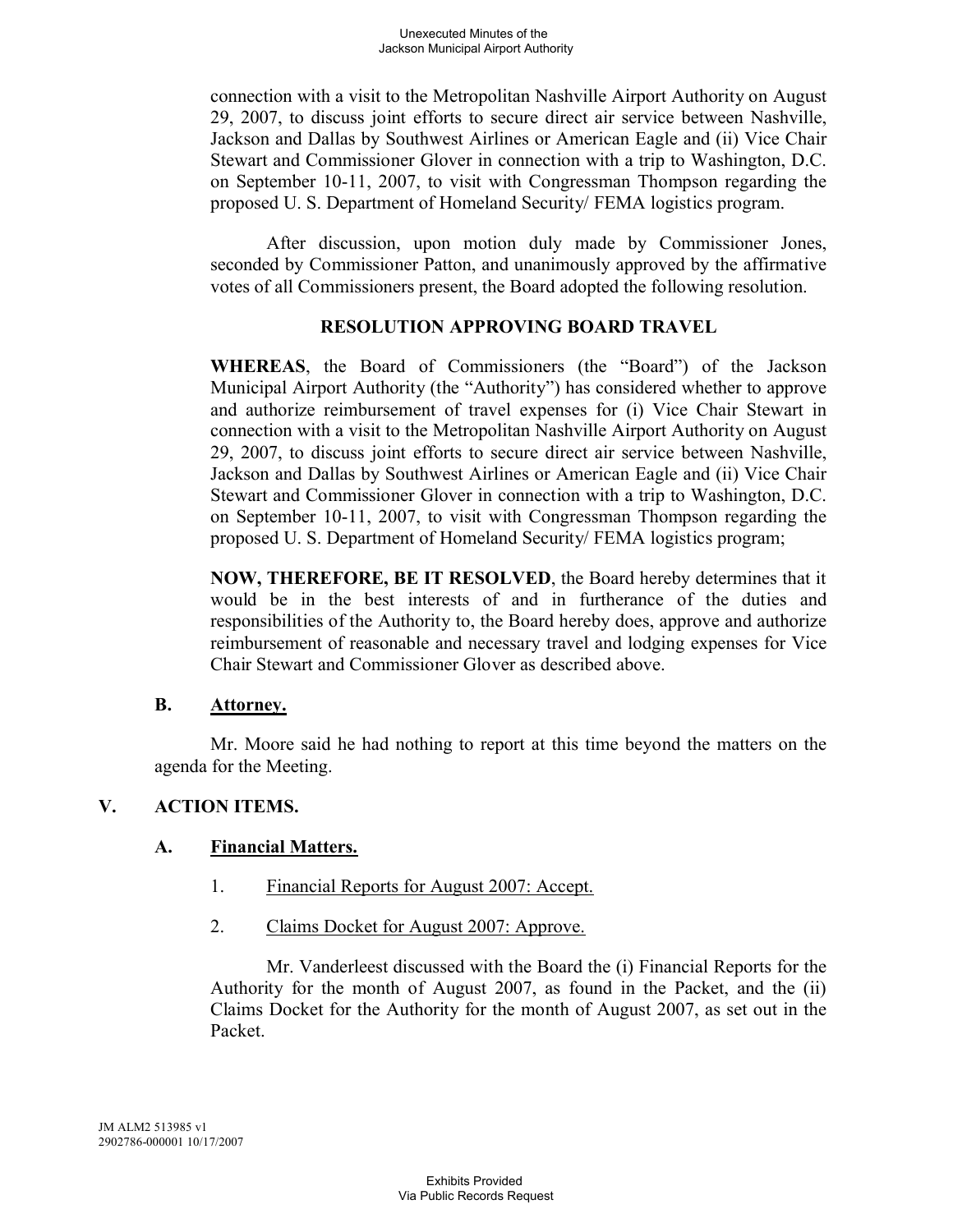After discussion, upon motion duly made by Commissioner Glover, seconded by Commissioner Jones, and unanimously approved by the affirmative votes of all Commissioners present, the Board adopted the following resolution.

# **RESOLUTION ACCEPTING FINANCIAL REPORTS FOR AUGUST 2007 AND APPROVING AND AUTHORIZING PAYMENT OF CLAIMS DOCKET FOR AUGUST 2007**

**WHEREAS**, the Board of Commissioners (the "Board") of the Jackson Municipal Airport Authority (the "Authority") has reviewed and considered (i) certain financial statements for the Authority for the month and period ending August 31, 2007 (the "Financial Reports"), and (ii) the Claims Docket of the Authority for the month of August 2007 (the "Claims"), both the Financial Reports and the Claims being (i) included in the packet distributed to the Board prior to the September 24, 2007, Regular Monthly Meeting of the Board and (ii) incorporated herein by reference;

**NOW, THEREFORE, BE IT RESOLVED**, the Board hereby (i) accepts the Financial Reports and (ii) approves and authorizes payment of the Claims in the total amount of \$942,622.57.

3. Fiscal Year 2008 Operating and Capital Budget: Approve.

Mr. Vanderleest distributed to the Board a report entitled "Fiscal Year 2008 Budget" and discussed this report with the Board. A copy of the report is attached as an exhibit to the minutes of the Meeting.

After discussion, upon motion duly made by Commissioner Patton, seconded by Commissioner Glover, and unanimously approved by the affirmative votes of all Commissioners present, the Board adopted the following resolution.

# **RESOLUTION APPROVING BUDGET FOR FISCAL YEAR 2008**

**WHEREAS**, the staff of the Jackson Municipal Airport Authority (the "Authority") has presented a proposed budget for fiscal year 2008 (the "2008 Budget") to the Board of Commissioners (the "Board") of the Authority for review and approval, a copy of said 2008 Budget being (i) attached as an exhibit to the minutes of the September 24, 2007, Regular Monthly Meeting of the Board and (ii) incorporated herein by reference; and

**WHEREAS**, the Board has reviewed and considered the 2008 Budget; and

**WHEREAS**, the Board has also reviewed and considered the performance and compensation of Dirk Vanderleest, Chief Executive Officer of the Authority;

**NOW, THEREFORE, BE IT RESOLVED**, the Board hereby determines that it would be in the best interests of and in furtherance of the duties and responsibilities of the Authority to, the Board hereby does: (i) approve, adopt and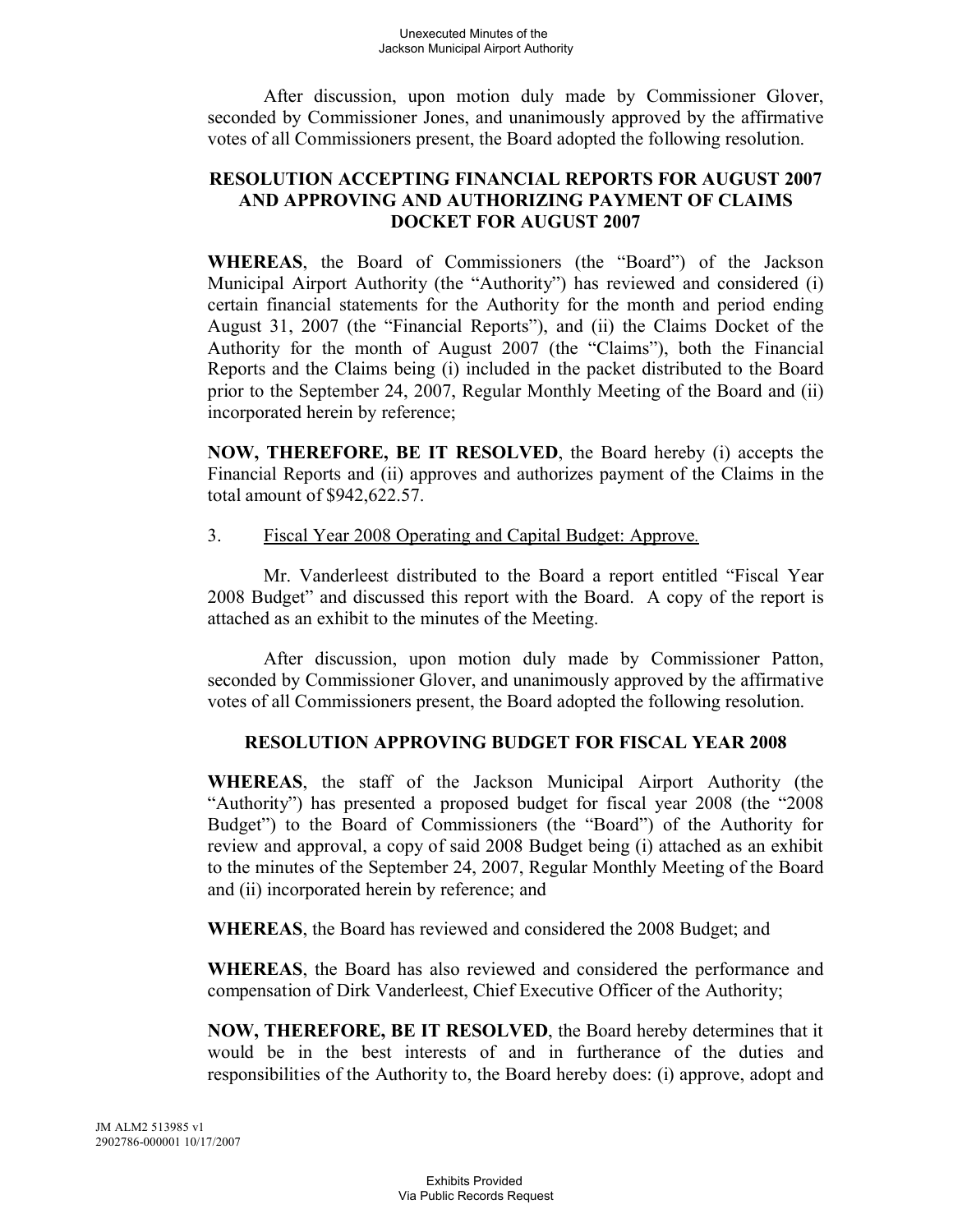authorize implementation of the 2008 Budget and (ii) approve and authorize an increase in compensation for Mr. Vanderleest equal to 4.5% of his current compensation.

# **B. Service Agreements.**

- 1. Proposal from The Boyd Group for Recruiting Service Enhancements by Southwest Airlines, JEIA: Accept Proposal.
- 2. Proposal from SouthGroup Insurance and Financial Services for Fiscal Year 2008 Insurance Program, JMAA: Approve Proposal.

Mr. Vanderleest directed the Board's attention to the memoranda in the Packet which described each of the matters set out above, and discussed each of these matters with the Board.

After discussion, upon motion duly made by Commissioner Glover, seconded by Commissioner Jones, and unanimously approved by the affirmative votes of all Commissioners present, the Board adopted the following resolution.

# **RESOLUTION APPROVING AND AUTHORIZING CERTAIN ACTIONS WITH RESPECT TO CERTAIN SERVICE AGREEMENTS**

**WHEREAS**, the staff of the Jackson Municipal Airport Authority (the "Authority") has recommended that the Board of Commissioners (the "Board") of the Authority approve and authorize certain actions with respect to certain service agreements identified below, all as more particularly described in certain memoranda dated September 16, 2007, and September 14, 2007, respectively, which are (i) included in the packet distributed to the Board prior to the September 24, 2007, Regular Monthly Meeting of the Board and (ii) incorporated herein by reference (separately, each a "Memorandum;" collectively, the "Memoranda") ; and

**WHEREAS**, the Board has reviewed and considered said Memoranda and considered said recommendations by the staff of the Authority;

**NOW, THEREFORE, BE IT RESOLVED**, the Board hereby determines that it would be in the best interests of and in furtherance of the duties and responsibilities of the Authority to, and the Board hereby does, take the following action:

1. The Board approves and authorizes negotiation and execution of an agreement (the "Boyd Agreement") with The Boyd Group ("Boyd") for assistance in recruiting service by Southwest Airlines from Nashville through Jackson to Dallas-Love Field, said Boyd Agreement to be in such form and to contain such terms and conditions consistent with the Memorandum which describes this matter as may be deemed appropriate by the Chief Executive Officer of the Authority, as evidenced by his execution thereof.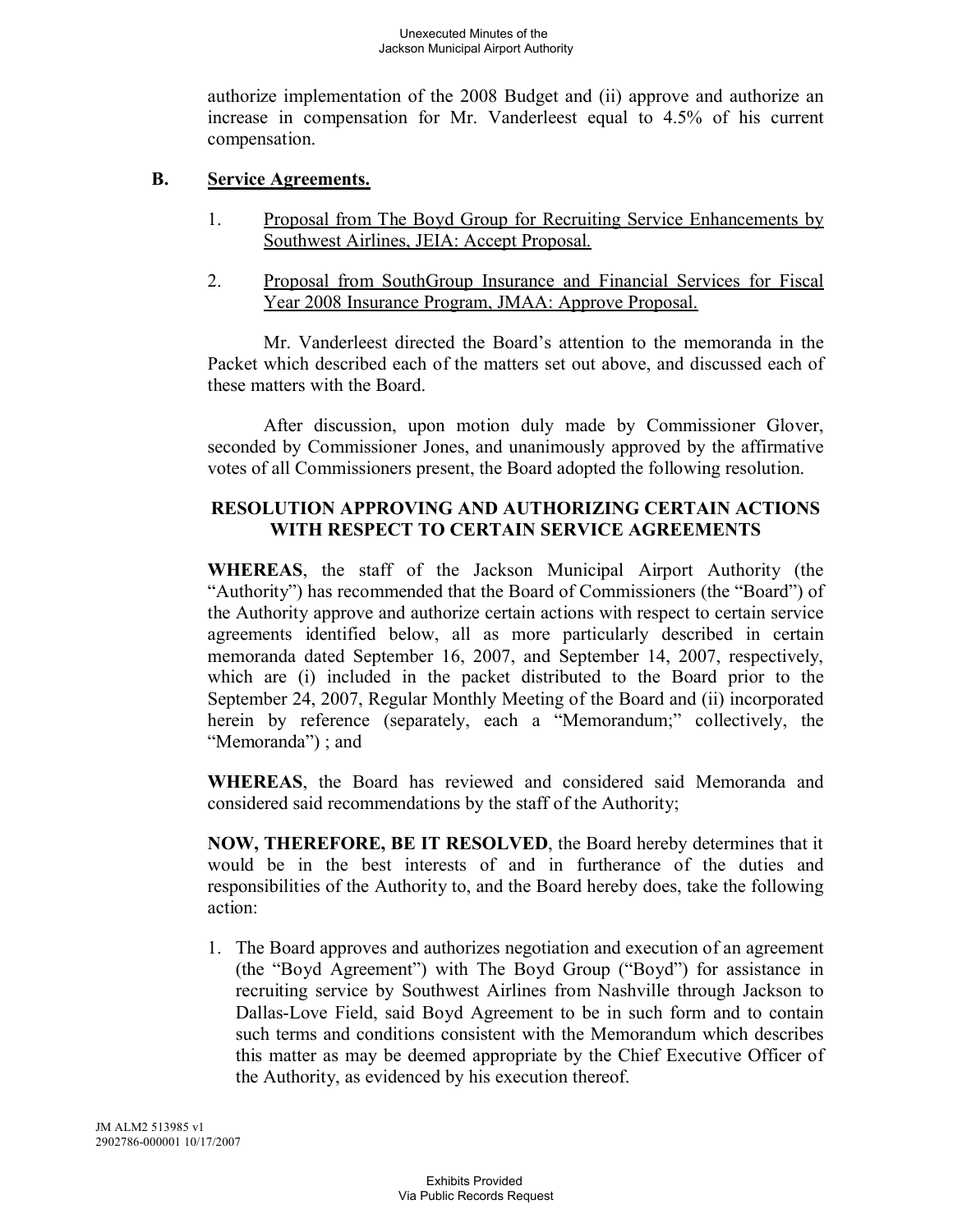2. The Board approves and authorizes negotiation and execution of an agreement (the "SouthGroup Agreement") with SouthGroup Insurance and Financial Services ("SouthGroup"), the Authority's insurance consultant, to procure insurance policies and manage insurance accounts on behalf of the Authority for Fiscal Year 2008, said SouthGroup Agreement to be in such form and to contain such terms and conditions consistent with the Memorandum which describes this matter as may be deemed appropriate by the Chief Executive Officer of the Authority, as evidenced by his execution thereof.

# **C. Construction Projects.**

- 1. JMAA Project No. 016-07, Refurbishment of the Departure Canopy, JEIA: Approve Addendum.
- 2. JMAA Project No. 016-07, Refurbishment of the Departure Canopy, JEIA: Authorization to Advertise for Bids.
- 3. JMAA Project No. 054-06, Refurbishment of DHL Building, JEIA: Approve Addendum.
- 4. JMAA Project No. 054-06, Refurbishment of DHL Building, JEIA: Authorization to Advertise for Bids.
- 5. JMAA Project No. 018-01, Develop and File Application of Notice of Intent for Old Terminal Building, HKS: Approve Application.
- 6. JMAA Project No. 018-01, Proposal for Site Survey, Development of Specifications and Drawings and Limited Demolition Oversight Activities for Old Terminal Building, HKS: Accept Proposal.
- 7. JMAA Project No. 047-06, Contract No. 047-06-119-17-2, Employee and Rental Car Parking Rehabilitation, JEIA: Approve Amendment No. 2.
- 8. JMAA Project No. 009-07, Contract No. 009-07-286-11-1, Subsurface Stormwater System Assessment and Construction, JEIA: Approve Amendment No. 1.

Mr. Vanderleest directed the Board's attention to the memoranda in the Packet which described each of the matters set out above, and discussed each of these matters with the Board.

During discussion, Commissioner Stewart asked the staff to require that specifications for demolition of the Old Terminal Building at Hawkins Field, as described in the memorandum in the Packet which describes the matter set out in Paragraph 6 above, require that as much of the Old Terminal Building as possible be deconstructed and made available for construction recycling.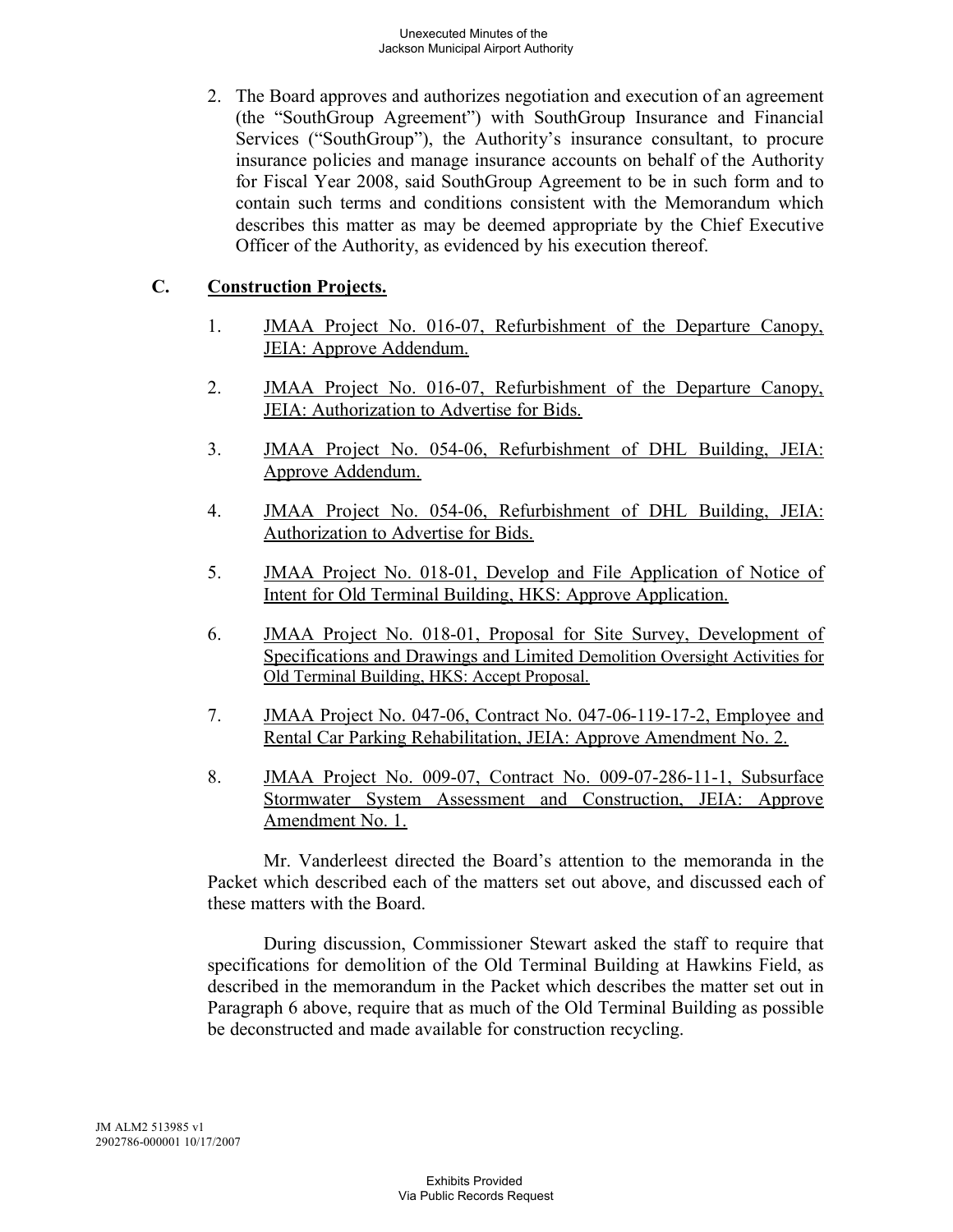After discussion, upon motion duly made by Commissioner Jones, seconded by Commissioner Glover, and unanimously approved by the affirmative votes of all Commissioners present, the Board adopted the following resolution.

# **RESOLUTION APPROVING AND AUTHORIZING CERTAIN ACTIONS WITH RESPECT TO CERTAIN CONSTRUCTION PROJECTS**

**WHEREAS**, the staff of the Jackson Municipal Airport Authority (the "Authority") has recommended that the Board of Commissioners (the "Board") of the Authority approve and authorize execution and accomplishment of certain actions with respect to certain construction projects identified below, all as more particularly described in certain memoranda (i) included in the packet distributed to the Board prior to the September 24, 2007, Regular Monthly Meeting of the Board (separately, each a "Memorandum;" collectively, the "Memoranda") and (ii) incorporated herein by reference; and

**WHEREAS**, the Board has reviewed and considered said Memoranda and considered said recommendations by the staff of the Authority;

**NOW, THEREFORE, BE IT RESOLVED**, the Board hereby determines that it would be in the best interests of and in furtherance of the duties and responsibilities of the Authority to, and the Board hereby does, take the following action:

- 1. The Board approves and authorizes execution and accomplishment of an addendum (the "Canopy Addendum") to the Standard Form Agreement for architectural services with Canizaro Cawthon Davis for design and construction oversight services in connection with refurbishment of the departure level canopy at Jackson-Evers International Airport ("JEIA"), as more particularly described in the Memorandum dated September 18, 2007, relating to this matter, said Canopy Addendum to be in such form and to contain such terms and conditions consistent with said Memorandum as may be deemed appropriate by the Chief Executive Officer of the Authority, as evidenced by his execution thereof.
- 2. The Board approves and authorizes publication of an advertisement for bids for refurbishment of the departure canopy at JEIA, as more particularly described in the Memorandum dated September 18, 2007, relating to this matter.
- 3. The Board approves and authorizes execution and accomplishment of an addendum (the "DHL Facility Addendum") to the Standard Form Agreement for architectural services with Canizaro Cawthon Davis for design and construction oversight services in connection with refurbishment of the DHL sort facility at JEIA, as more particularly described in the Memorandum dated September 18, 2007, relating to this matter, said DHL Facility Addendum to be in such form and to contain such terms and conditions consistent with said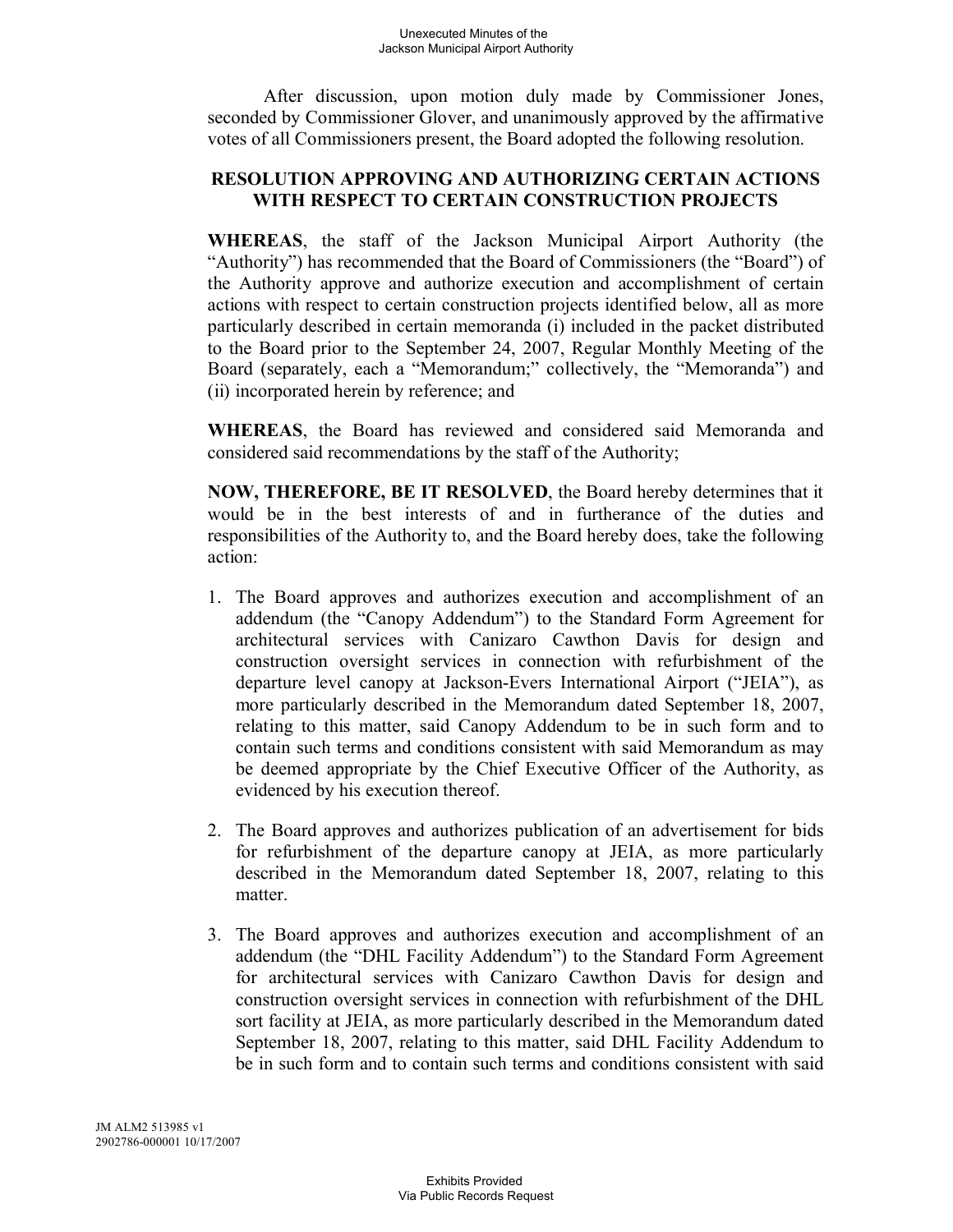Memorandum as may be deemed appropriate by the Chief Executive Officer of the Authority, as evidenced by his execution thereof.

- 4. The Board approves and authorizes publication of an advertisement for bids for refurbishment of the DHL sort facility at JEIA, as more particularly described in the Memorandum dated September 18, 2007, relating to this matter.
- 5. The Board approves, authorizes and directs the staff of the Authority to file appropriate documentation with the Mississippi Department of Archives and History ("MDAH") necessary to secure MDAH's approval of demolition of the Old Terminal Building at Hawkins Field, as more particularly described in the Memorandum dated September 16, 2007, relating to this matter.
- 6. The Board approves and authorizes negotiation and execution of an agreement (the "Agreement") with Gresham, Smith and Partners ("GS") to provide professional services in connection with the demolition of the Old Terminal Building at Hawkins Field, as more particularly described in the Memorandum dated September 16, 2007, relating to this matter, said Agreement to be in such form and to contain such terms and conditions consistent with said Memorandum as may be deemed appropriate by the Chief Executive Officer of the Authority, as evidenced by his execution thereof.
- 7. The Board approves and authorizes negotiation and execution of Amendment No. 2 to Addendum No. 17 to the Standard Form Agreement between the Authority and Waggoner Engineering, Inc. ("Waggoner") to extend the time for performance of certain services by Waggoner under Addendum No. 17, as more particularly described in the Memorandum dated September 18, 2007, relating to this matter, said Amendment No. 2 to be in such form and to contain such terms and conditions consistent with said Memorandum as may be deemed appropriate by the Chief Executive Officer of the Authority, as evidenced by his execution thereof.
- 8. The Board approves and authorizes negotiation and execution of Amendment No. 1 to Addendum No. 11 to the Standard Form Agreement between the Authority and Neel-Schaffer, Inc. ("Neel-Schaffer") for professional services required because certain drainage piping and inlets and junction boxes were not included in the original estimates in Addendum No. 11, as more particularly described in the Memorandum dated September 18, 2007, relating to this matter, said Amendment No. 1 to be in such form and to contain such terms and conditions consistent with said Memorandum as may be deemed appropriate by the Chief Executive Officer of the Authority, as evidenced by his execution thereof.

# **D. Procurements.**

There was no discussion or action regarding Procurements at the Meeting.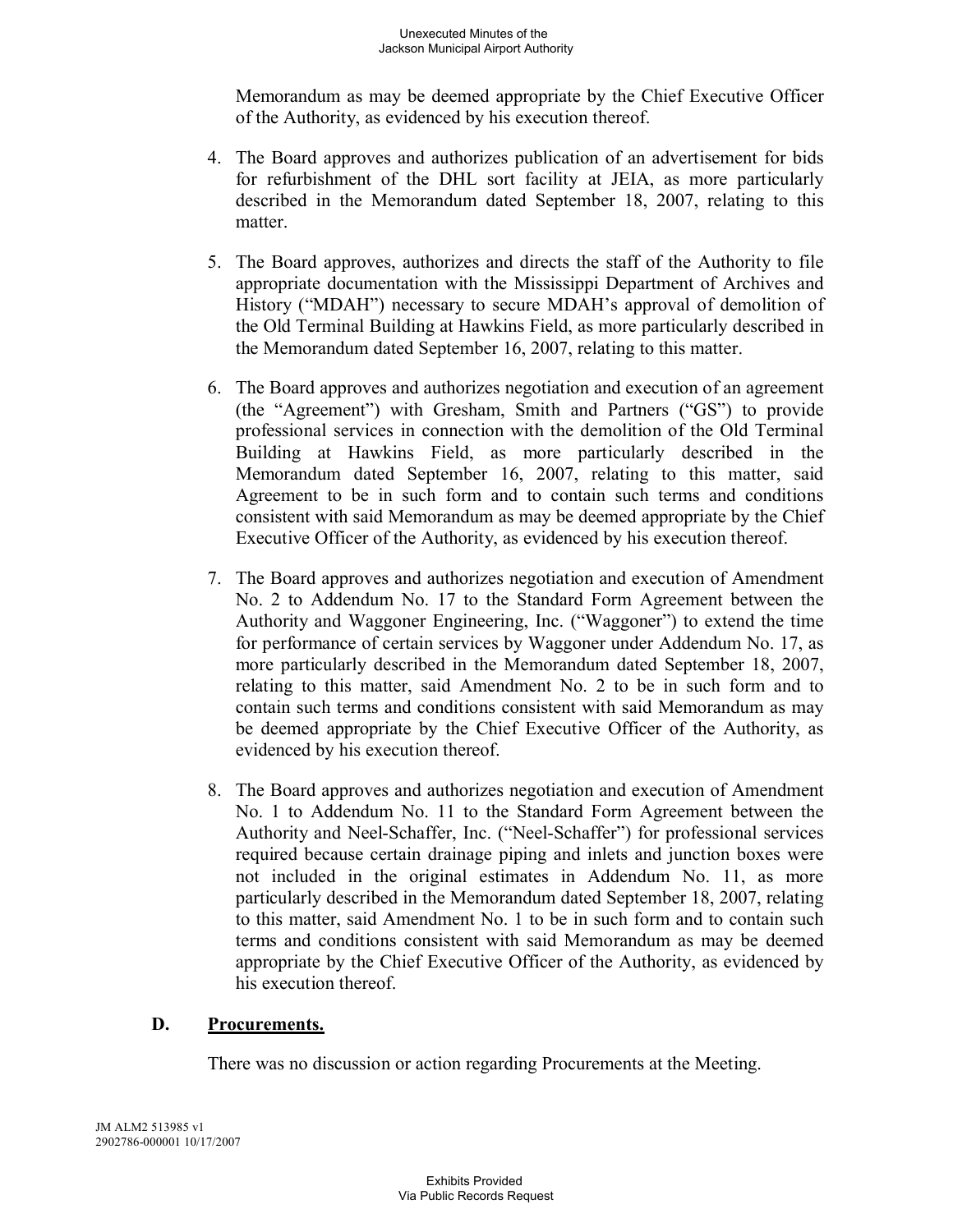#### **E. Lease and Concession Agreements.**

1. Amendment and Extension of Rental Car Concession Agreements: Approve Amendment No. 3.

Mr. Vanderleest directed the Board's attention to the memorandum dated September 17, 2007, in the Packet which described this matter, and discussed this matter with the Board.

After discussion, upon motion duly made by Commissioner Glover, seconded by Commissioner Irvin, and unanimously approved by the affirmative votes of all Commissioners present, the Board adopted the following resolution.

# **RESOLUTION APPROVING AND AUTHORIZING AMENDMENT TO CONCESSION AGREEMENTS WITH RENTAL CAR AGENCIES, JACKSON-EVERS INTERNATIONAL AIRPORT**

**WHEREAS**, the staff of the Jackson Municipal Airport Authority (the "Authority") has advised the Board of Commissioners (the "Board") of the Authority that the current Non-Exclusive Concession Agreements for On-Airport Automobile Rental Operations (the "Agreements") with Budget Rent A Car Systems, Inc.; Avis Rent A Car System, LLC; Enterprise Leasing Company – South Central, Inc.; The Hertz Corporation; and Vanguard Car Rental USA Inc. (together, the "Rental Car Agencies") will expire on September 30, 2007; and

**WHEREAS**, the staff of the Authority is currently working with Ricondo & Associates, the Authority's consultant, on a Request for Proposals to operate the rental car concessions at Jackson-Evers International Airport; and

**WHEREAS**, in the interim, the staff of the Authority has recommended to the Board that the Board approve and authorize negotiation and execution of a certain Amendment No. 3 (the "Amendment") to the Agreements with the Rental Car Agencies to (i) extend the term of each of the Agreements for a period not to exceed one (1) year, (ii) increase rents for the ready/return areas within the parking garage from approximately \$0.96 per square foot per annum to \$1.91 per square foot per annum and (iii) provide that a portion of the Concession Facility Charge collected under each rental contract be used to supplement rents paid by the Rental Car Agencies to the Authority for the ready/return areas in the parking garage, as more particularly described in that certain memorandum dated September 17, 2007, which is (i) included in the packet distributed to the Board prior to the September 24, 2007, Regular Monthly Meeting of the Board and (ii) incorporated herein by reference (the "Memorandum"); and

**WHEREAS**, the Board has considered said recommendation by the staff of the Authority and reviewed the Memorandum;

**NOW, THEREFORE, BE IT RESOLVED**, the Board hereby determines that it would be in the best interests of and in furtherance of the duties and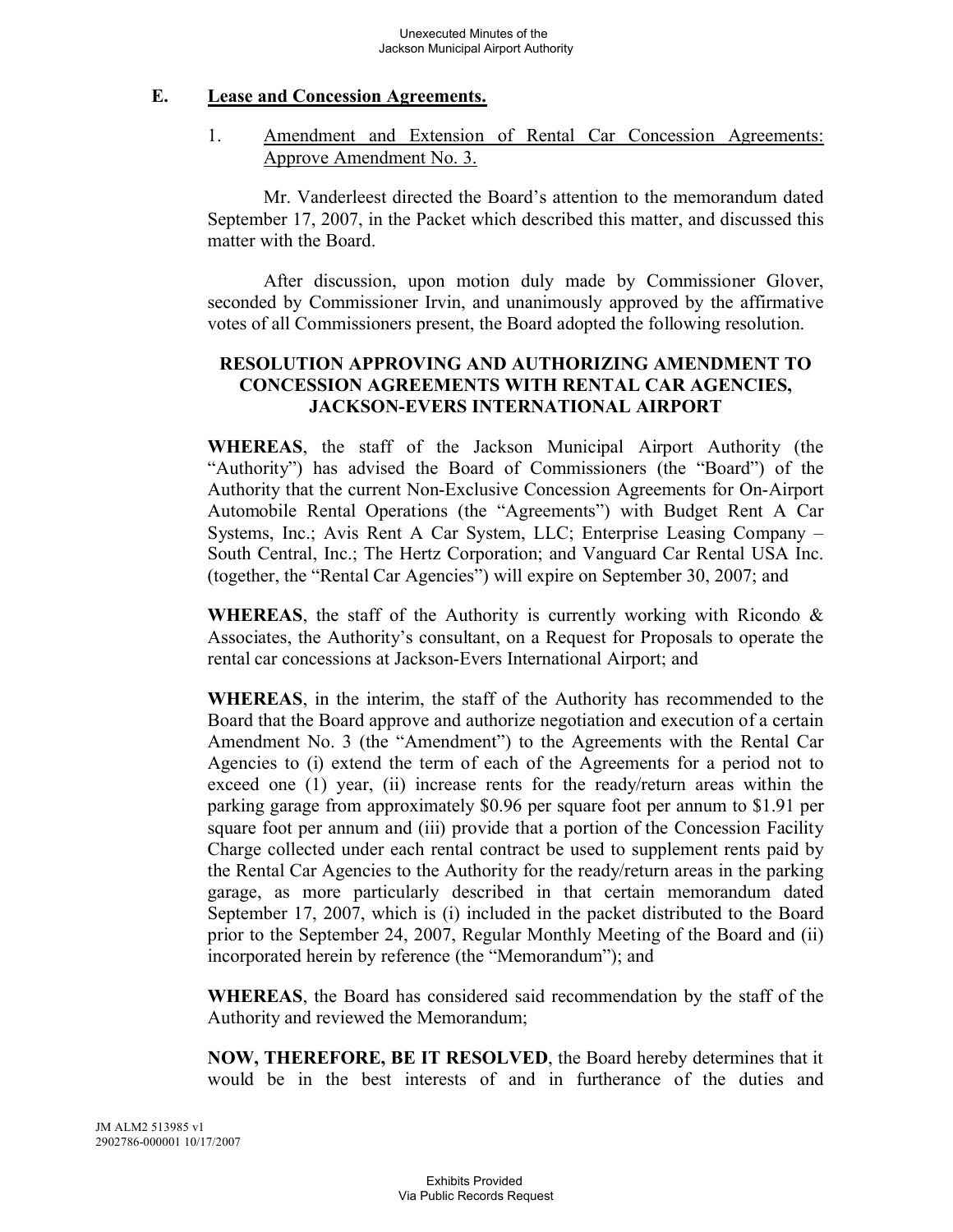responsibilities of the Authority to, and the Board hereby does, approve and authorize negotiation and execution of the Amendment to the Agreements with the Rental Car Agencies, said Amendment to be in such form and to contain such terms and conditions consistent with the Memorandum as may be deemed appropriate by the Chief Executive Officer of the Authority, as evidenced by his execution thereof.

## **F. Grants.**

There was no discussion or action regarding Grants at the Meeting.

## **G. Other Matters.**

1. Amendment to West Rankin Utility Authority Service Agreement: Approve Amendment.

Mr. Vanderleest directed the Board's attention to the memorandum dated September 16, 2007, in the Packet which described this matter, and discussed this matter with the Board.

After discussion, upon motion duly made by Commissioner Glover, seconded by Commissioner Patton, and unanimously approved by the affirmative votes of all Commissioners present, the Board adopted the following resolution.

# **RESOLUTION APPROVING AND AUTHORIZING EXECUTION OF AMENDMENT TO THE SERVICE AGREEMENT FOR THE TREATMENT OF WASTEWATER BETWEEN CUSTOMERS AND WEST RANKIN UTILITY AUTHORITY**

**WHEREAS**, the Jackson Municipal Airport Authority (the "Authority") is a customer of the West Rankin Utility Authority ("WRUA") for treatment of the Authority's wastewater from Jackson-Evers International Airport (the "Wastewater") and a member of the WRUA; and

**WHEREAS,** that certain Service Agreement for the Treatment of Wastewater Between Customers and West Rankin Utility Authority (the "Service Agreement") sets forth the terms and conditions by which the Authority's Wastewater is treated; and

**WHEREAS**, the WRUA has asked each of its customers to approve an amendment to the Service Agreement (the "Amendment"), as more particularly set out in that certain memorandum dated September 16, 2007, which is (i) included in the packet distributed to the Board prior to the September 24, 2007, Regular Monthly Meeting of the Board and (ii) incorporated herein by reference (the "Memorandum"); and

**WHEREAS**, the staff of the Authority has recommended that the Board approve and authorize execution of the Amendment; and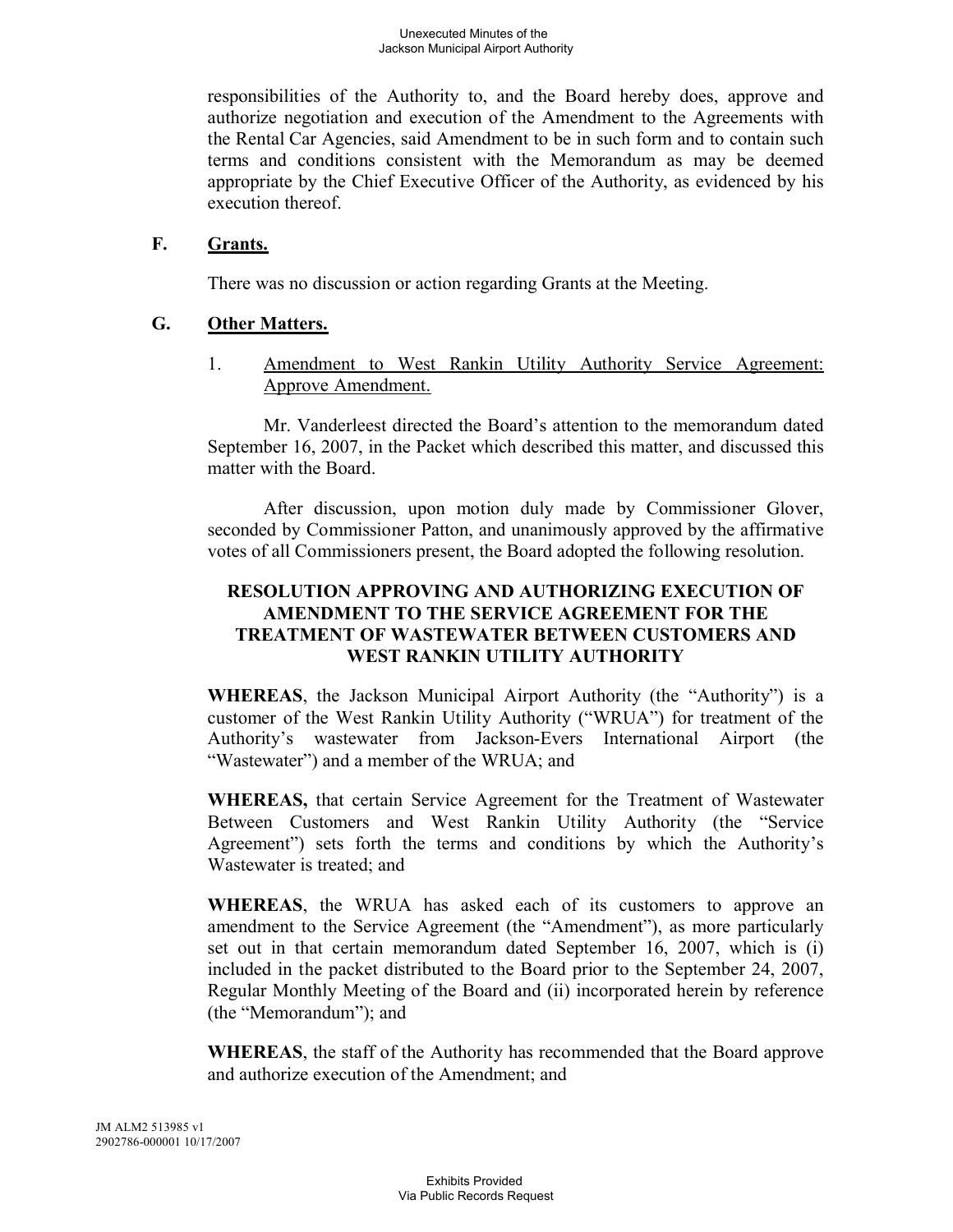**WHEREAS**, the Board has reviewed and considered the Memorandum and the recommendation of the staff of the Authority;

**NOW, THEREFORE, BE IT RESOLVED**, the Board hereby determines that it would be in the best interests of and in furtherance of the duties and responsibilities of the Authority to, the Board hereby does, approve, authorize and direct the Chief Executive Officer of the Authority to execute and deliver the Amendment.

2. Lost and Found Property Disposal Policy: Adopt Policy.

Mr. Vanderleest directed the Board's attention to the memorandum dated September 24, 2007, in the Packet which described this matter, and discussed this matter with the Board.

After discussion, upon motion duly made by Commissioner Glover, seconded by Commissioner Patton, and unanimously approved by the affirmative votes of all Commissioners present, the Board adopted the following resolution.

## **RESOLUTION APPROVING AND ADOPTING POLICY FOR SAFEKEEPING AND DISPOSAL OF LOST OR ABANDONED PROPERTY**

**WHEREAS,** outside legal counsel and the staff of the Jackson Municipal Airport Authority (the "Authority") have recommended that the Board of Commissioners (the "Board") of the Authority approve and adopt a certain Policy for Safekeeping and Disposal of Lost or Abandoned Property (the "Policy"), a copy of the Policy being attached hereto and incorporated herein by reference; and

**WHEREAS,** the Board has considered said recommendation and reviewed the Policy;

**NOW, THEREFORE, BE IT RESOLVED,** the Board hereby determines that it would be in the best interests of and in furtherance of the duties and responsibilities of the Authority to, and the Board hereby does, approve and adopt the Policy.

3. Sale of Surplus Equipment, JAN; Approve Sale.

Mr. Vanderleest directed the Board's attention to the memorandum dated September 16, 2007, in the Packet which described this matter, and discussed this matter with the Board.

After discussion, upon motion duly made by Commissioner Patton, seconded by Commissioner Jones, and unanimously approved by the affirmative votes of all Commissioners present, the Board adopted the following resolution.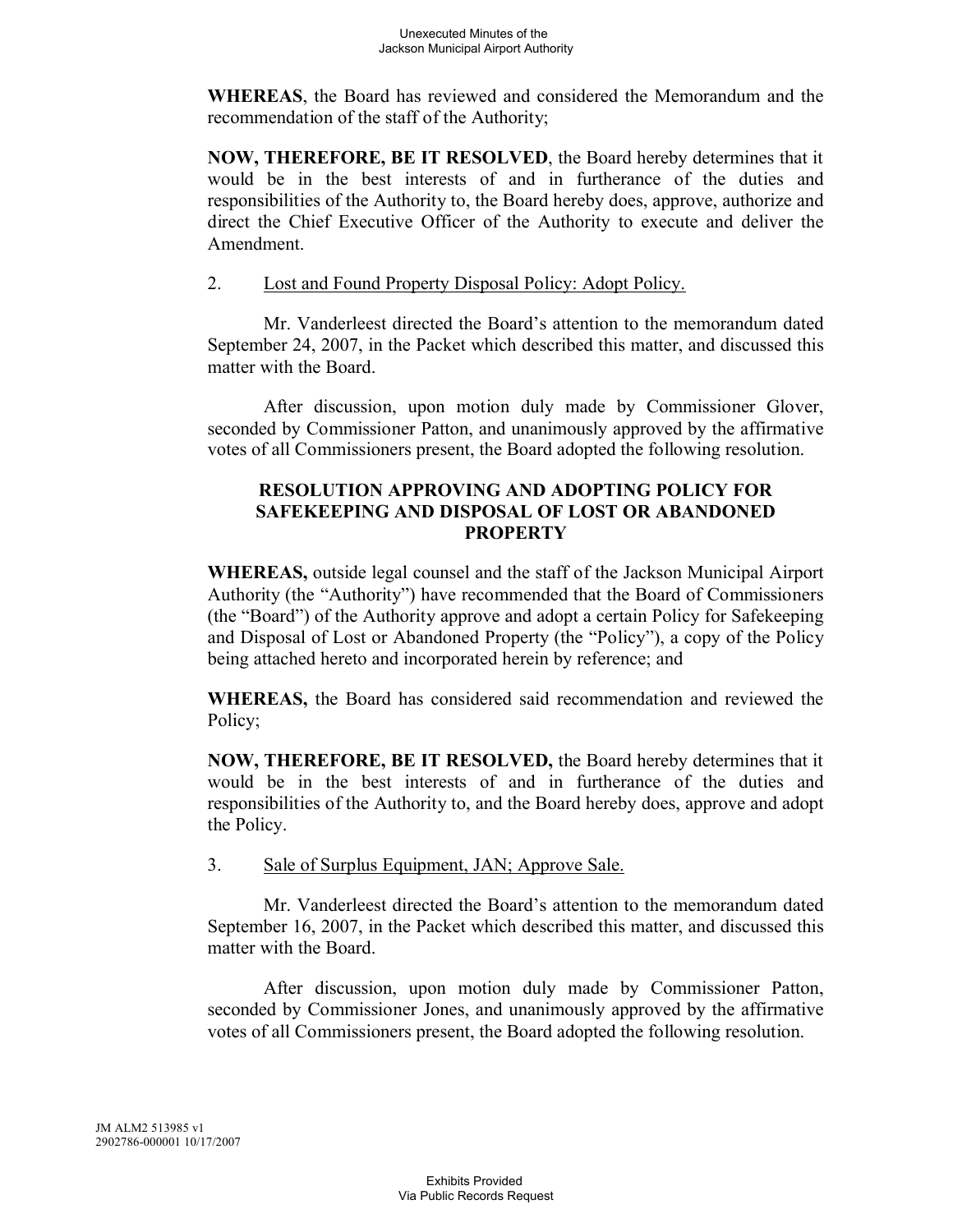## **RESOLUTION DECLARING OLD MOBILE COMMAND POST TO BE SURPLUS AND AUTHORIZING TRANSFER OF SAID MOBILE COMMAND POST TO THE HANCOCK COUNTY PORT AND HARBOR COMMISSION**

**WHEREAS**, the Jackson Municipal Airport Authority (the "Authority") previously applied for and received federal grant funds to replace the existing mobile command post for emergency response at both Jackson-Evers International Airport and Hawkins Field (the "Old Command Post"); and

**WHEREAS**, the staff of the Authority has advised the Board of Commissioners (the "Board") of the Authority that the Old Command Post is no longer needed by the Authority for the conduct of its business and should be declared surplus, and has further advised the Board that the Hancock County Port and Harbor Commission (the "Commission") has expressed a need for the Old Command Post and a willingness to pay a nominal amount to the Authority for said Old Command Post, as more particular set forth in that certain memorandum dated September 16, 2007, a copy of which is (i) included in the packet distributed to the Board prior to the September 24, 2007, Regular Monthly Meeting of the Board and (ii) incorporated herein by reference (the "Memorandum"); and

**WHEREAS**, the Board has considered said recommendation by the staff of the Authority and reviewed the Memorandum;

**NOW, THEREFORE, BE IT RESOLVED,** the Board hereby finds and determines that (i) the Old Command Post is surplus and no longer needed for Authority purposes and is not to be used in the Authority's operations; (ii) the Commission has expressed a need and use for the Old Command Post, as set out in the Memorandum; and (iii) the sale of the Old Command Post to the Commission for a nominal amount will promote and foster the development and improvement of the Authority, the community in which it is located, and the Commission, and the civic, social, educational, cultural, moral, economic or industrial welfare thereof; and

**RESOLVED, FURTHER,** the Board hereby approves and authorizes the sale of the Old Command Post to the Commission for \$1.00, subject to proper documentation in accordance with applicable law.

# **VI. DISCUSSION: STRATEGIC INITIATIVES.**

There was no discussion of Strategic Initiatives at the Meeting at this time.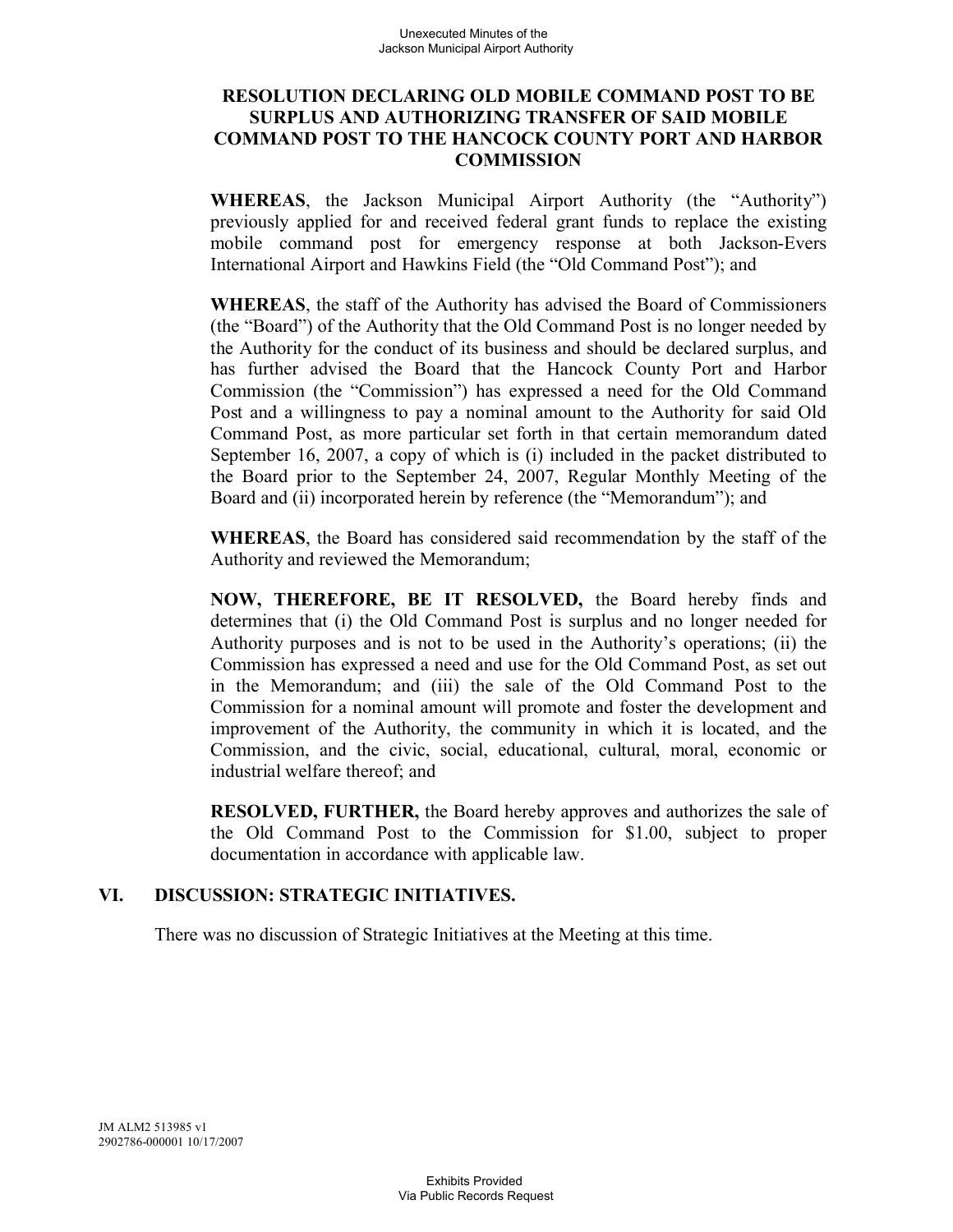## **VII. RECESS.**

There being no further business to come before the Meeting, upon motion duly made by Commissioner Glover, seconded by Commissioner Jones, and unanimously approved by the affirmative votes of all Commissioners present, the Meeting was recessed for fifteen (15) minutes.

\* \* \* \*

#### **BOARD RETREAT**

#### **OF**

## **JACKSON MUNICIPAL AIRPORT AUTHORITY**

#### **BOARD OF COMMISSIONERS**

#### **SEPTEMBER 24, 2007**

## **I. INTRODUCTION.**

At approximately 5:30 p.m., Vice Chair Sylvia Stewart reconvened the Meeting as a Board Retreat. All five (5) Commissioners were present.

The following other persons were also present:

Dirk B. Vanderleest, JMAA Chief Executive Officer Bonnie Wilson, JMAA Chief Operating Officer Gary Cohen, JMAA Chief Financial Officer Denson Stasher, JMAA Director of Operations and Security Woody Wilson, JMAA Vice President for Facilities Rene' Woodward, JMAA Director of Human Resources and Administration Barbara Reed, JMAA Executive Assistant Alan L. Moore, Baker Donelson Bearman Caldwell & Berkowitz Jeff Wagner, Baker Donelson Bearman Caldwell & Berkowitz

Vice Chair Stewart said that the purpose of the Board Retreat was to develop a work plan for the fiscal year beginning October 1, 2007, and ending on September 30, 2008.

#### **II. VISION 2030.**

Mr. Vanderleest then discussed pages 1-11 of a PowerPoint presentation entitled "JMAA: Vision 2030." A copy of the full presentation is attached as an exhibit to the minutes of the Meeting.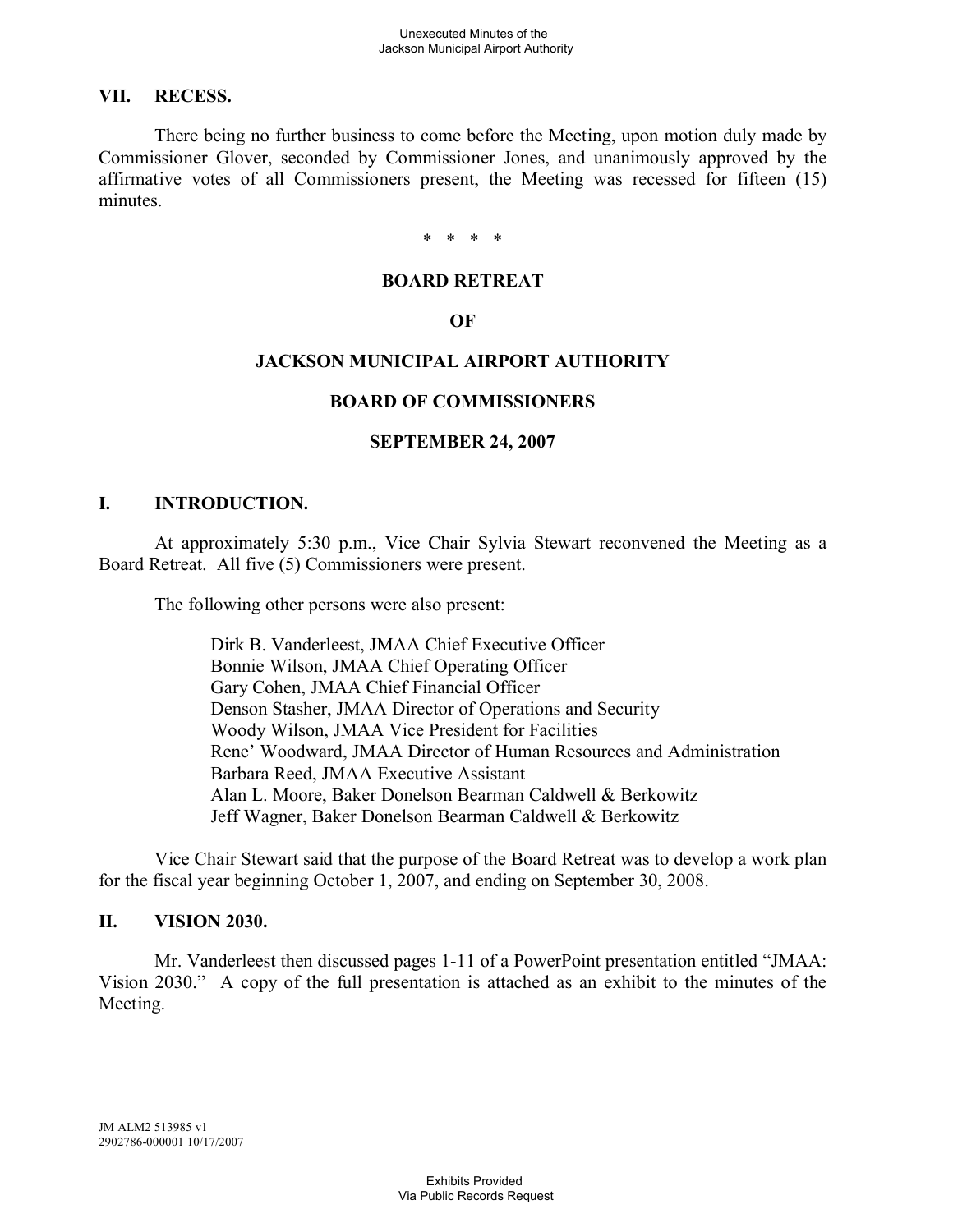In addition to the matters set out in the presentation, the following issues were discussed:

- Mr. Vanderleest and the Board discussed the possibility of imposing landing fees for general aviation aircraft at JEIA and Hawkins Field as a way to diversify revenue and raise additional funds to meet unfunded federal security mandates.
- § Mr. Vanderleest said that the proposed Airport Parkway between Jackson and JEIA would benefit JEIA by facilitating ground transportation to and from JEIA. However, JMAA is not a member of the Airport Parkway Commission and is not directly involved in the current disputes involving the Airport Parkway Commission and the Mississippi Department of Transportation regarding the proposed Airport Parkway and the proposed Le Fleur Lakes project.
- § Mr. Vanderleest and the Board discussed possible future development at Hawkins Field to take advantage of the new interchange on Interstate 220. As a direct result of the Nissan factory in Canton, air traffic at Hawkins Field has increased significantly. Mr. Vanderleest said that additional projects may include strengthening and lengthening the runway.

# **III. BOARD COMMITTEES.**

Vice Chair Stewart reminded the Board that it had previously authorized formation of four Board committees to focus on certain areas during the upcoming fiscal year, as follows:

- Planning and Economic Development
- Administration
- Hawkins Field
- Customer Service and Marketing.

# **IV. FY 2008 PRIORITIES AND ACTION PLANS.**

Mr. Vanderleest then discussed the remainder of the PowerPoint presentation entitled "JMAA: Vision 2030." In addition to a discussion of JMAA's mission and core values, the presentation identified the following specific initiatives to be undertaken during fiscal year 2008 for each of the following areas.

# **A. Planning and Economic Development.**

- **Master plans for Hawkins Field and Jackson-Evers International Airport.**
- Marketing of Mississippi Air Cargo Logistics Center and development of additional air cargo service, specifically including the China Initiative.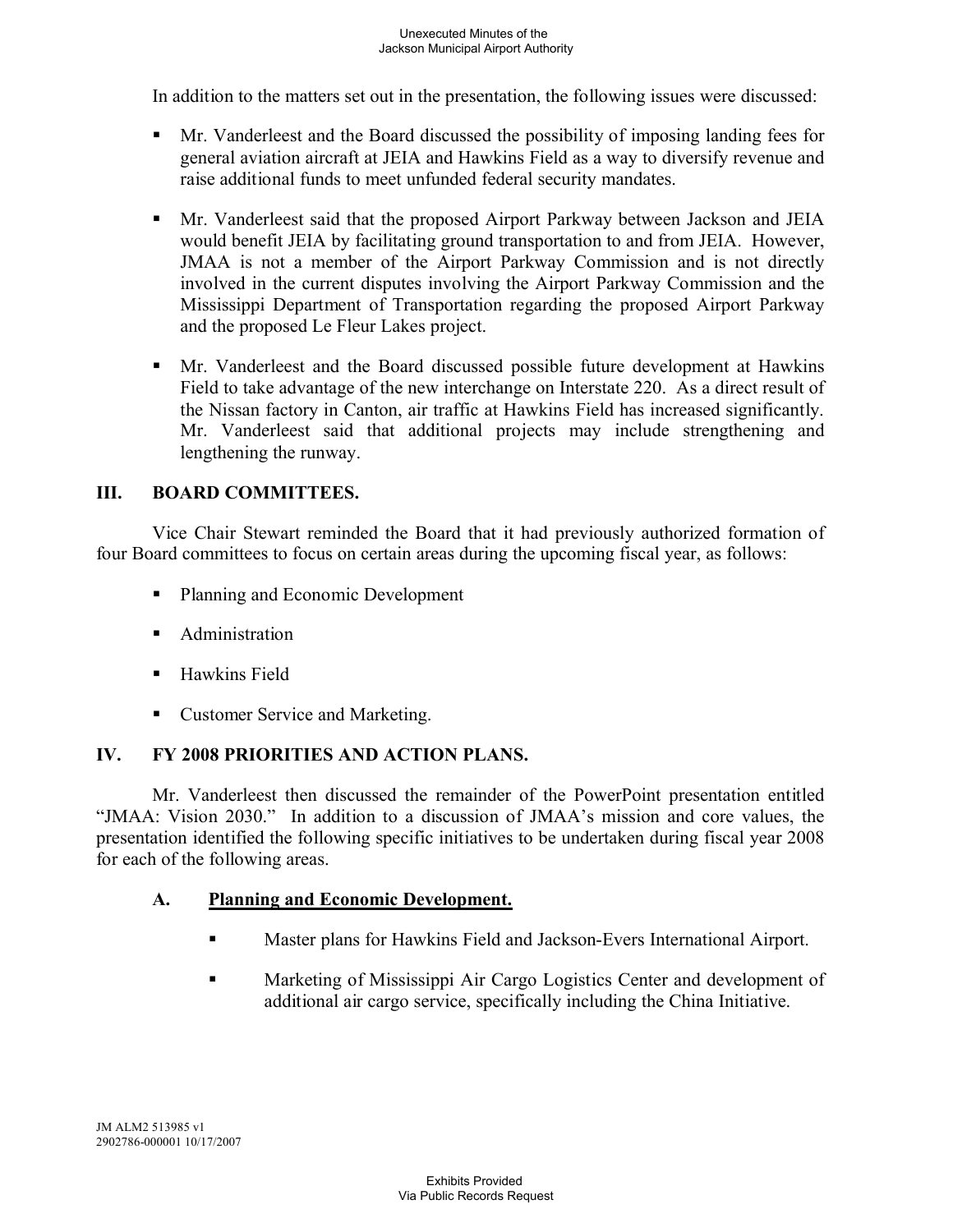Develop additional air service with specific emphasis on Newark (Continental Express), Salt Lake City (Delta) and Nashville/Dallas-Love Field (Southwest Airlines).

# **B. Administration.**

- § Finance.
	- Update methodology for calculating rates and charges.
	- **Develop new capital improvement plan.**
	- Conduct audits of concessions.
- Human Resources.
	- Employee training and recruitment.
	- Succession plan for key employees.
	- Develop career ladders.
- Technology.
	- Assess hardware and software and develop plan for upgrades.
	- Make the terminal WI-FI
- Diversity.
	- Initiate new disparity study.
	- Enhance small business and community development.

# **C. Hawkins Field.**

- Develop new marketing strategy.
- **EXECUTE:** Airfield and support facilities assessment and development plan.
- Environmental mitigation complete Phase II environmental assessment.
- Demolish Old Terminal Building.
- Remove underground storage tanks and complete solid waste removal.